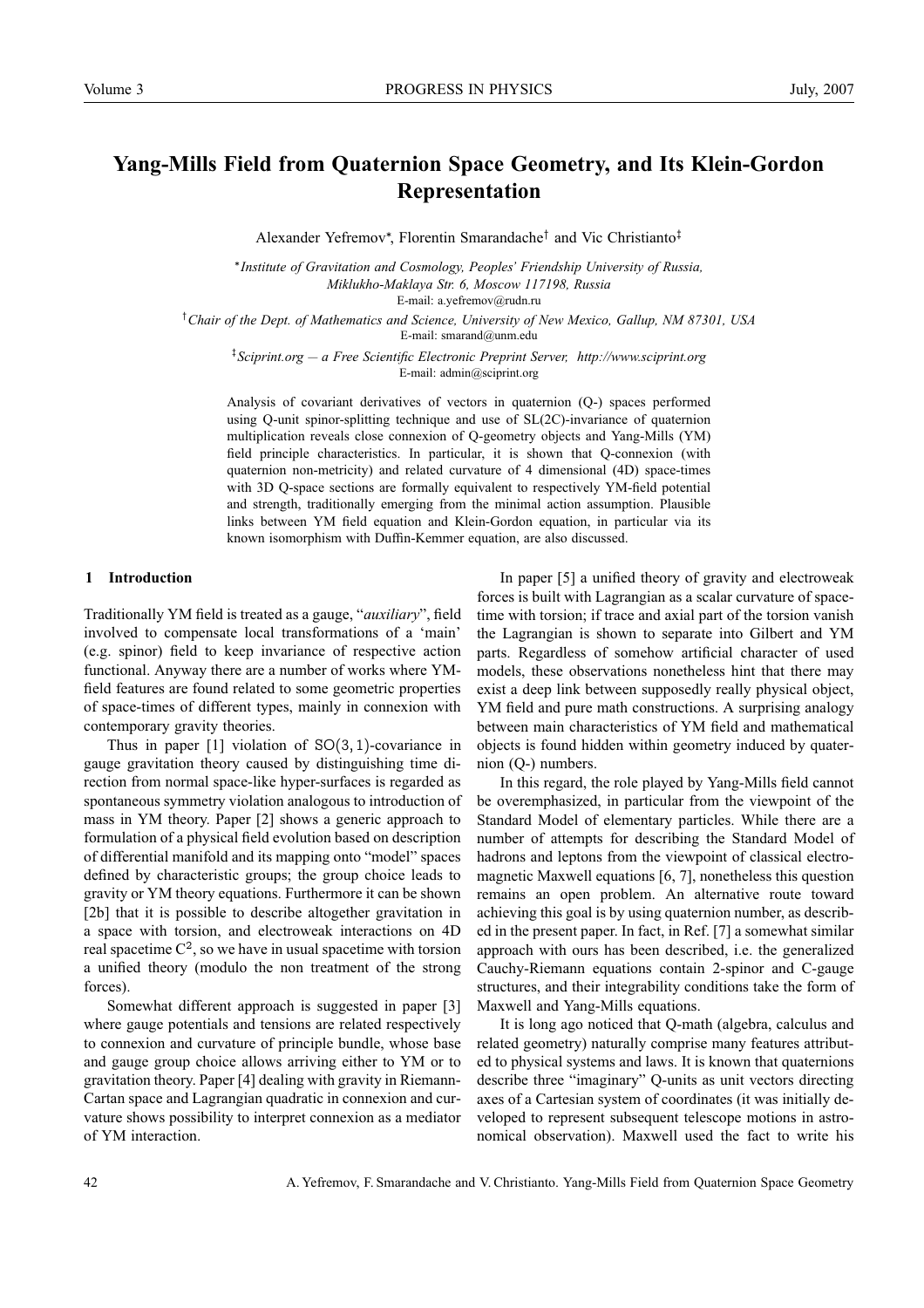equations in the most convenient Q-form. Decades later Fueter discovered a formidable coincidence: a pure math Cauchy-Riemann type condition endowing functions of Qvariable with analytical properties turned out to be identical in shape to vacuum equations of electrodynamics [9].

Later on other surprising Q-math — physics coincidences were found. Among them: "automatic" appearance of Pauli magnetic field-spin term with Bohr magneton as a coefficient when Hamiltonian for charged quantum mechanical particle was built with the help of Q-based metric [10]; possibility to endow "imaginary" vector Q-units with properties of not only stationary but movable triad of Cartan type and use it for a very simple description of Newtonian mechanics in rotating frame of reference [11]; discovery of inherited in Q-math variant of relativity theory permitting to describe motion of non-inertial frames [12]. Preliminary study shows that YM field components are also formally present in Q-math.

In Section 2 notion of Q-space is given in necessary detail. Section 3 discussed neat analogy between Q-geometric objects and YM field potential and strength. In Section 4 YM field and Klein-Gordon correspondence is discussed. Concluding remarks can be found in Section 5.

Part of our motivation for writing this paper was to explicate the hidden electromagnetic field origin of YM fields. It is known that the Standard Model of elementary particles lack systematic description for the mechanism of quark charges. (Let alone the question of whether quarks do exist or they are mere algebraic tools, as Heisenberg once puts forth: *If quarks exist, then we have redefined the word "exist"*.) On the other side, as described above, Maxwell described his theory in quaternionic language, therefore it seems natural to ask whether it is possible to find neat link between quaternion language and YM-fields, and by doing so provide one step toward describing mechanism behind quark charges.

Further experimental observation is of course recommended in order to verify or refute our propositions as described herein.

#### **2 Quaternion spaces**

Detailed description of Q-space is given in [13]; shortly but with necessary strictness its notion can be presented as following.

Let  $U_N$  be a manifold, a geometric object consisting of points  $M \in U_N$  each reciprocally and uniquely corresponding to a set of N numbers-coordinates  $\{y^A\} : M \leftrightarrow \{y^A\},\$  $(A=1,2...N)$ . Also let the sets of coordinates be transformed so that the map becomes a homeomorphism of a class  $C_k$ . It is known that  $U_N$  may be endowed with a proper tangent manifold  $T_N$  described by sets of orthogonal unite vectors  $e_{(A)}$  generating in  $T_N$  families of coordinate lines  $M \rightarrow \{X^{(A)}\}$ , indices in brackets being numbers of frames' vectors. Differentials of coordinates in  $U_N$  and  $T_N$ 

are tied as  $dX^{(A)} = g_B^{(A)} dy^B$ , with Lamé coefficients  $g_B^{(A)}$ , functions of  $y^A$ , so that  $X^{(A)}$  are generally non-holonomic. Irrespectively of properties of  $U_N$  each its point may be attached to the origin of a frame, in particular presented by "imaginary" Q-units  $q_k$ , this attachment accompanied by a rule tying values of coordinates of this point with the triad orientation  $M \leftrightarrow \{y^A, \Phi_\xi\}$ . All triads  $\{\mathbf{q}_k\}$  so defined on  $U_N$  form a sort of "tangent" manifold  $T(U, q)$ , (really tangent only for the base  $U_3$ ). Due to presence of frame vectors  $q_k(y)$  existence of metric and at least proper (quaternionic) connexion  $\omega_{jkn}=-\omega_{jnk}, \partial_j \mathbf{q}_k=\omega_{jkn}\mathbf{q}_n$ , is implied, hence one can tell of  $T(U, q)$  as of a Q-tangent space on the base  $U_N$ . Coordinates  $x_k$  defined along triad vectors  $\mathbf{q}_k$  in  $T(U, \mathbf{q})$ are tied with non-holonomic coordinates  $X^{(\overline{A})}$  in proper tangent space  $T_N$  by the transformation  $dx_k \equiv h_{k(A)} dX^{(A)}$ with  $h_{k(A)}$  being locally depending matrices (and generally not square) of relative  $e_{(A)} \leftrightarrow q_k$  rotation. Consider a special case of unification  $U \oplus T(U, q)$  with 3-dimensional base space  $U = U_3$ . Moreover, let quaternion specificity of  $T_3$ reflects property of the base itself, i.e. metric structure of  $\mathbf{U}_3$ inevitably requires involvement of Q-triads to initiate Cartesian coordinates in its tangent space. Such 3-dimensional space generating sets of tangent quaternionic frames in each its point is named here "quaternion space" (or simply Qspace). Main distinguishing feature of a Q-space is nonsymmetric form of its metric tensor<sup>∗</sup>  $\mathbf{g}_{kn} \equiv \mathbf{q}_k \mathbf{q}_n = -\delta_{kn} +$  $+ \varepsilon_{knj} \mathbf{q}_j$  being in fact multiplication rule of "imaginary" Q-units. It is easy to understand that all tangent spaces constructed on arbitrary bases as designed above are Qspaces themselves. In most general case a Q-space can be treated as a space of affine connexion  $\Omega_{jkn} = \Gamma_{jkn} + Q_{jkn} +$  $+ S_{jkn} + \omega_{jnk} + \sigma_{jkn}$  comprising respectively Riemann connexion  $\Gamma_{jkn}$ , Cartan contorsion  $Q_{jkn}$ , segmentary curvature (or ordinary non-metricity)  $S_{jkn}$ , Q-connexion  $\omega_{jnk}$ , and Q-non-metricity  $\sigma_{jkn}$ ; curvature tensor is given by standard expression  $R_{knij} = \partial_i \Omega_{jkn} - \partial_j \Omega_{ikn} + \Omega_{ikm} \Omega_{jmn}$  –  $-\Omega_{i\,nm}\Omega_{i\,mk}$ . Presence or vanishing of different parts of connexion or curvature results in multiple variants of Qspaces classification [13]. Further on only Q-spaces with pure quaternionic characteristics (Q-connexion and Q-nonmetricity) will be considered.

## **3 Yang-Mills field from Q-space geometry**

Usually Yang-Mills field  $A_{B\mu}$  is introduced as a gauge field in procedure of localized transformations of certain field, e.g. spinor field [14, 15]

$$
\psi_a \to U(y^\beta) \psi_a \,. \tag{1}
$$

If in the Lagrangian of the field partial derivative of  $\psi_a$ is changed to "covariant" one

$$
\partial_{\beta} \to D_{\beta} \equiv \partial_{\beta} - g A_{\beta} , \qquad (2)
$$

<sup>\*</sup>Latin indices are 3D, Greek indices are 4D;  $\delta_{kn}$ ,  $\varepsilon_{knj}$  are Kronecker and Levi-Civita symbols; summation convention is valid.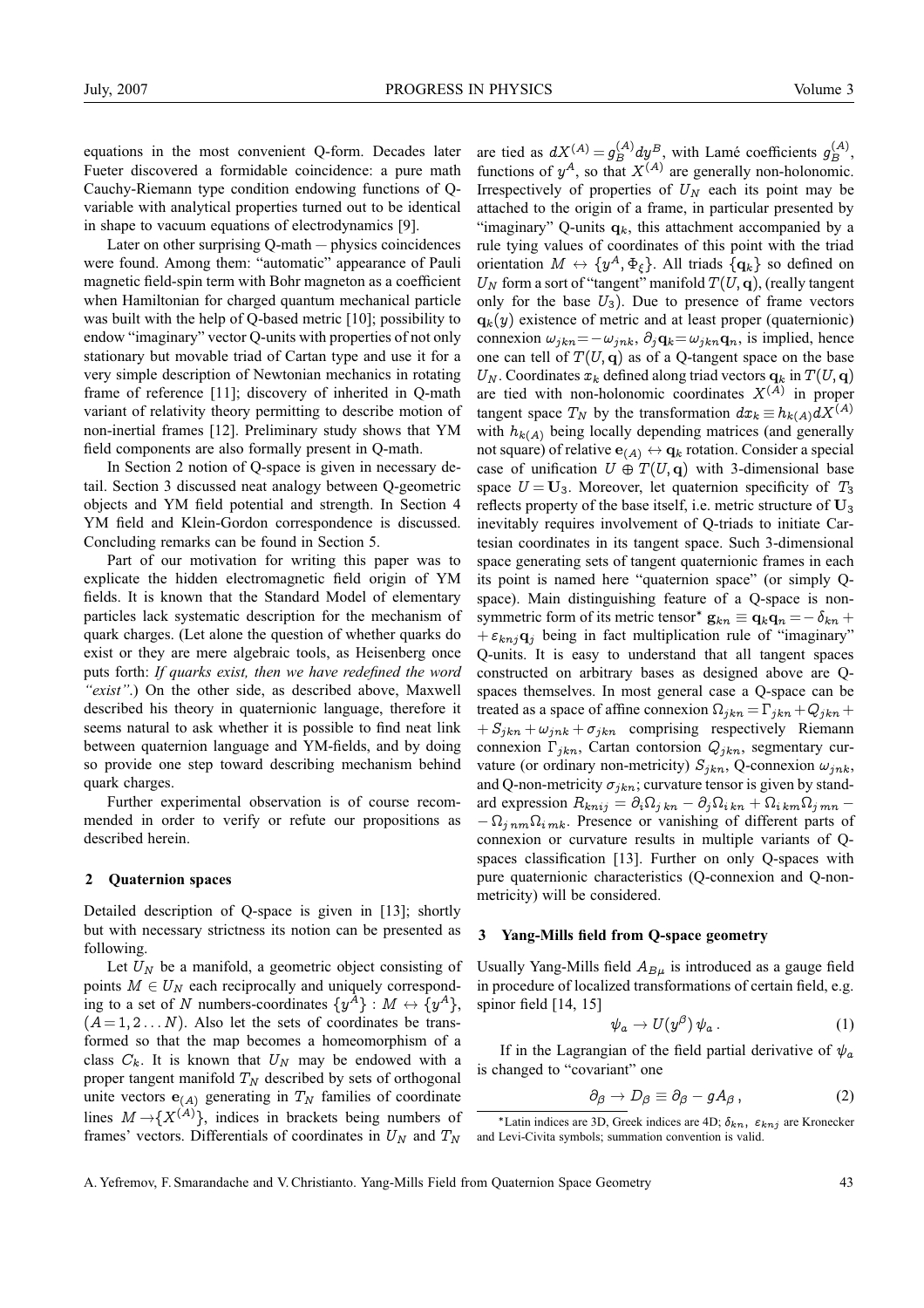$$
A_{\beta} \equiv i A_{C\beta} \mathbf{T}_C , \qquad (3)
$$

where g is a real constant (parameter of the model),  $T_C$  are traceless matrices (Lie-group generators) commuting as

$$
[\mathbf{T}_B, \mathbf{T}_C] = i f_{BCD} \mathbf{T}_D \tag{4}
$$

with structure constants  $f_{BCD}$ , then

$$
D_{\beta}U \equiv (\partial_{\beta} - gA_{\beta}) U = 0, \qquad (5)
$$

and the Lagrangian keeps invariant under the transformations (1). The theory becomes "self consistent" if the gauge field terms are added to Lagrangian

$$
L_{YM} \sim F^{\alpha\beta} F_{\alpha\beta} , \qquad (6)
$$

$$
F_{\alpha\beta} \equiv F_{C\,\alpha\beta} \,\mathbf{T}_C \,. \tag{7}
$$

The gauge field intensity  $F_B^{\mu\nu}$  expressed through potentials  $A_{B\mu}$  and structure constants as

$$
F_{C\alpha\beta} = \partial_{\alpha} A_{C\beta} - \partial_{\beta} A_{C\alpha} + f_{CDE} A_{D\alpha} A_{E\beta}.
$$
 (8)

Vacuum equations of the gauge field

$$
\partial_{\alpha} F^{\alpha\beta} + [A_{\alpha}, F^{\alpha\beta}] = 0 \tag{9}
$$

are result of variation procedure of action built from Lagrangian (6).

Group Lie, e.g. SU(2) generators in particular can be represented by "imaginary" quaternion units given by e.g. traceless  $2 \times 2$ -matrices in special representation (Pauli-type)  $i\mathbf{T}_B \rightarrow \mathbf{q}_{\tilde{k}} = -i\sigma_k$  ( $\sigma_k$  are Pauli matrices),

Then the structure constants are Levi-Civita tensor components  $f_{BCD} \rightarrow \varepsilon_{knm}$ , and expressions for potential and intensity (strength) of the gauge field are written as:

$$
A_{\beta} = g \frac{1}{2} A_{\tilde{k},\beta} \mathbf{q}_{\tilde{k}}, \qquad (10)
$$

$$
F_{k\alpha\beta} = \partial_{\alpha} A_{k\beta} - \partial_{\beta} A_{k\alpha} + \varepsilon_{kmn} A_{m\alpha} A_{n\beta}.
$$
 (11)

It is worthnoting that this conventional method of introduction of a Yang-Mills field type essentially exploits *heuristic base* of theoretical physics, first of all the postulate of minimal action and formalism of Lagrangian functions construction. But since description of the field optionally uses quaternion units one can assume that some of the above relations are appropriate for Q-spaces theory and may have geometric analogues. To verify this assumption we will use an example of 4D space-time model with 3D spatial quaternion section.

Begin with the problem of 4D space-time with 3D spatial section in the form of Q-space containing only one geometric object: proper quaternion connexion. Q-covariant derivative of the basic (frame) vectors  $\mathbf{q}_m$  identically vanish in this space:  $\tilde{D}_{\alpha} \, \mathbf{q}_k \equiv \left( \delta_{mk} \, \partial_{\alpha} + \omega_{\alpha \, mk} \right) \mathbf{q}_m = \mathbf{0} \,. \tag{12}$ 

$$
\tilde{D}_{\alpha}\mathbf{q}_k \equiv (\delta_{mk}\partial_{\alpha} + \omega_{\alpha mk})\mathbf{q}_m = 0. \qquad (12)
$$

This equation is in fact equivalent to definition of the proper connexion  $\omega_{\alpha m k}$ . If a transformation of Q-units is given by spinor group (leaving quaternion multiplication rule invariant)

$$
\mathbf{q}_k = U(y) \, \mathbf{q}_{\tilde{k}} \, U^{-1}(y) \tag{13}
$$

 $(q<sub>k</sub>$  are constants here) then Eq. (12) yields

$$
\partial_{\alpha} U \mathbf{q}_{\tilde{k}} U^{-1} + U \mathbf{q}_{\tilde{k}} \partial_{\alpha} U^{-1} = \omega_{\alpha k n} U \mathbf{q}_{\tilde{n}} U^{-1}.
$$
 (14)

But one can easily verify that each "imaginary" Q-unit  $q_{\tilde{k}}$ can be always represented in the form of tensor product of its eigen-functions (EF)  $\psi_{(\tilde{k})}, \varphi_{(\tilde{k})}$  (no summation convention for indices in brackets):

$$
\mathbf{q}_{\tilde{k}} \psi_{(\tilde{k})} = \pm i \psi_{(\tilde{k})}, \qquad \varphi_{(\tilde{k})} \mathbf{q}_{\tilde{k}} = \pm i \varphi_{(\tilde{k})} \qquad (15)
$$

having spinor structure (here only EF with positive parity (with sign  $+$ ) are shown)

$$
\mathbf{q}_{\tilde{k}} = i(2\psi_{(\tilde{k})}\varphi_{(\tilde{k})} - 1); \tag{16}
$$

this means that left-hand-side (lhs) of Eq. (14) can be equivalently rewritten in the form

$$
\frac{1}{2} \left( \partial_{\alpha} U \mathbf{q}_{\tilde{k}} U^{-1} + U \mathbf{q}_{\tilde{k}} \partial_{\alpha} U^{-1} \right) =
$$
\n
$$
= \left( \partial_{\alpha} U \psi_{(\tilde{k})} \right) \varphi_{(\tilde{k})} U^{-1} + U \psi_{(\tilde{k})} \left( \varphi_{(\tilde{k})} \partial_{\alpha} U^{-1} \right)
$$
\n
$$
(17)
$$

which strongly resembles use of Eq. (1) for transformations of spinor functions.

Here we for the first time underline a remarkable fact: *form-invariance of multiplication rule of Q-units under their spinor transformations gives expressions similar to those conventionally used to initiate introduction of gauge fields of Yang-Mills type.*

Now in order to determine mathematical analogues of these "physical fields", we will analyze in more details Eq. (14). Its multiplication (from the right) by combination  $U \mathbf{q}_{\tilde{k}}$ with contraction by index  $\tilde{k}$  leads to the expression

$$
-3\,\partial_{\alpha}U + U\,\mathbf{q}_{\tilde{k}}\,\partial_{\alpha}U^{-1}U\mathbf{q}_{\tilde{k}} = \omega_{\alpha kn}\,U\,\mathbf{q}_{\tilde{n}}\,\mathbf{q}_{\tilde{k}}\,. \tag{18}
$$

This matrix equation can be simplified with the help of the always possible development of transformation matrices

$$
U \equiv a + b_k \mathbf{q}_{\tilde{k}}, \qquad U^{-1} = a - b_k \mathbf{q}_{\tilde{k}}, \qquad (19)
$$

$$
UU^{-1} = a^2 + b_k b_k = 1,
$$
 (20)

where a,  $b_k$  are real scalar and 3D-vector functions,  $q_k$  are Qunits in special (Pauli-type) representation. Using Eqs. (19), the second term in lhs of Eq. (18) after some algebra is reduced to remarkably simple expression

$$
U \mathbf{q}_{\tilde{k}} \partial_{\alpha} U^{-1} U \mathbf{q}_{\tilde{k}} =
$$
  
=  $(a + b_n \mathbf{q}_{\tilde{n}}) \mathbf{q}_{\tilde{k}} (\partial_{\alpha} a - \partial_{\alpha} b_m \mathbf{q}_{\tilde{m}}) (a + b_l \mathbf{q}_{\tilde{l}}) \mathbf{q}_{\tilde{k}} = (21)$   
=  $\partial_{\alpha} (a + b_n \mathbf{q}_{\tilde{n}}) = -\partial_{\alpha} U$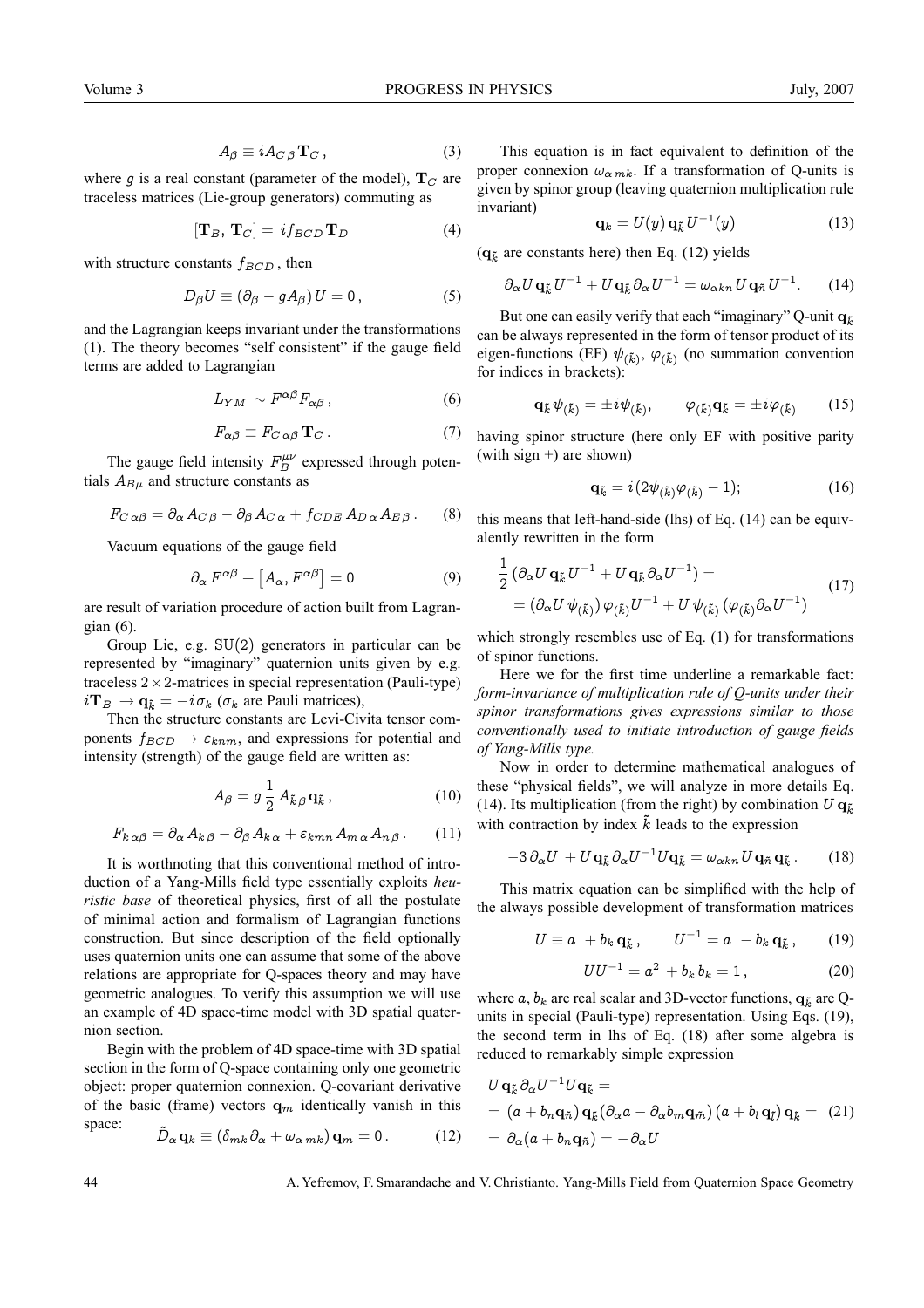so that altogether lhs of Eq. (18) comprises  $-4\partial_{\alpha}U$  while right-hand-side (rhs) is

$$
\omega_{\alpha k n} U \mathbf{q}_{\tilde{n}} \mathbf{q}_{\tilde{k}} = -\varepsilon_{k n m} \omega_{\alpha k n} U \mathbf{q}_{\tilde{m}} ; \qquad (22)
$$

then Eq. (18) yields

$$
\partial_{\alpha}U - \frac{1}{4}\,\varepsilon_{knm}\omega_{\alpha kn}U\mathbf{q}_{\tilde{m}} = 0\,. \tag{23}
$$

If now one makes the following notations

$$
A_{k\alpha} \equiv \frac{1}{2} \varepsilon_{knm} \omega_{\alpha kn} , \qquad (24)
$$

$$
A_{\alpha} \equiv \frac{1}{2} A_n \mathbf{q}_{\tilde{n}} , \qquad (25)
$$

then notation (25) exactly coincides with the definition (10) (provided  $q = 1$ ), and Eq. (23) turns out equivalent to Eq. (5)

$$
U\overleftarrow{D}_{\alpha} \equiv U(\overleftarrow{\partial}_{\alpha} - A_{\alpha}) = 0. \qquad (26)
$$

Expression for "covariant derivative" of inverse matrix follows from the identity:

$$
\partial_{\alpha} U U^{-1} = -U \partial_{\alpha} U^{-1}.
$$
 (27)

Using Eq. (23) one easily computes

$$
-\partial_{\alpha}U^{-1} - \frac{1}{4}\,\varepsilon_{knm}\,\omega_{\alpha kn}\,\mathbf{q}_{\tilde{m}}U^{-1} = 0\qquad(28)
$$

$$
\overline{a}
$$

$$
D_{\alpha}U^{-1}\equiv\left(\partial_{\alpha}+A_{\alpha}\right)U^{-1}=0.\tag{29}
$$

Direction of action of the derivative operator is not essential here, since the substitution  $U^{-1} \rightarrow U$   $\mu$   $U \rightarrow U^{-1}$  is always possible, and then Eq. (29) exactly coincides with Eq. (5).

Now let us summarize first results. We have a remarkable fact: form-invariance of Q-multiplication has as a corollary "covariant constancy" of matrices of spinor transformations of vector Q-units; moreover one notes that proper Q-connexion (contracted in skew indices by Levi-Civita tensor) plays the role of "gauge potential" of some Yang-Mills-type field. By the way the Q-connexion is easily expressed from Eq. (24)

$$
\omega_{\alpha k n} = \varepsilon_{m k n} A_{m \alpha} \,. \tag{30}
$$

Using Eq. (25) one finds expression for the gauge field intensity (11) (contracted by Levi-Civita tensor for convenience) through Q-connexion

$$
\varepsilon_{kmn} F_{k\alpha\beta} =
$$
\n
$$
= \varepsilon_{kmn} (\partial_{\alpha} A_{k\beta} - \partial_{\beta} A_{k\alpha}) + \varepsilon_{kmn} \varepsilon_{mlj} A_{l\alpha} A_{j\beta} = (31)
$$
\n
$$
= \partial_{\alpha} \omega_{\beta} m_{n} - \partial_{\beta} \omega_{\alpha} m_{n} + A_{m\alpha} A_{n\beta} - A_{m\beta} A_{n\alpha}.
$$

If identically vanishing sum

$$
-\delta_{mn}A_{j\alpha}A_{j\beta} + \delta_{mn}A_{j\beta}A_{j\alpha} = 0 \tag{32}
$$

is added to rhs of (31) then all quadratic terms in the right hand side can be given in the form

$$
A_{m\alpha}A_{n\beta}-A_{m\beta}A_{n\alpha}-\delta_{mn}A_{j\alpha}A_{j\beta}+\delta_{mn}A_{j\beta}A_{j\alpha}=\\=(\delta_{mp}\delta_{qn}-\delta_{mn}\delta_{qp})(A_{p\alpha}A_{q\beta}-A_{p\beta}A_{q\alpha})=\\=\varepsilon_{kmq}\varepsilon_{kpn}(A_{p\alpha}A_{q\beta}-A_{p\beta}A_{q\alpha})=\\=-\omega_{\alpha\,kn}\,\omega_{\beta\,km}+\omega_{\beta\,kn}A_{\alpha\,km}\,.
$$

Substitution of the last expression into Eq. (31) accompanied with new notation

$$
R_{mn\,\alpha\beta} \equiv \varepsilon_{kmn} F_{k\,\alpha\beta} \tag{33}
$$

leads to well-known formula:

$$
R_{mn\alpha\beta} = \partial_{\alpha}\omega_{\beta\,mn} - \partial_{\beta}\omega_{\alpha\,mn} ++ \omega_{\alpha\,nk}\,\omega_{\beta\,km} - \omega_{\beta\,nk}\,\omega_{\alpha\,km}.
$$
 (34)

This is nothing else but curvature tensor of Q-space built out of proper Q-connexion components (in their turn being functions of 4D coordinates). By other words, Yang-Mills field strength is mathematically (geometrically) identical to quaternion space curvature tensor. But in the considered case of Q-space comprising only proper Q-connexion, all components of the curvature tensor are identically zero. So Yang-Mills field in this case has potential but no intensity.

The picture absolutely changes for the case of quaternion space with Q-connexion containing a proper part  $\omega_{\beta k n}$  and also Q-non-metricity  $\sigma_{\beta k n}$ 

$$
\Omega_{\beta\,kn}(y^{\alpha}) = \omega_{\beta\,kn} + \sigma_{\beta\,kn} \tag{35}
$$

so that Q-covariant derivative of a unite Q-vector with connexion (35) does not vanish, its result is namely the Q-nonmetricity

$$
\hat{D}_{\alpha}\mathbf{q}_{k} \equiv (\delta_{mk}\partial_{\alpha} + \Omega_{\alpha mk})\mathbf{q}_{m} = \sigma_{\alpha mk}\mathbf{q}_{k}. \qquad (36)
$$

For this case "covariant derivatives" of transformation spinor matrices may be defined analogously to previous case definitions (26) and (29)

$$
U\overset{\leftarrow}{D}_{\alpha} \equiv \hat{U}(\overset{\leftarrow}{\partial}_{\alpha} - \hat{A}_{\alpha}), \quad \hat{D}_{\alpha}U^{-1} \equiv (\partial_{\alpha} + \hat{A}_{\alpha})U. \quad (37)
$$

But here the "gauge field" is built from Q-connexion (35)

$$
\hat{A}_{k \alpha} \equiv \frac{1}{2} \varepsilon_{knm} \Omega_{\alpha kn}, \qquad \hat{A}_{\alpha} \equiv \frac{1}{2} \hat{A}_n \mathbf{q}_{\tilde{n}}. \qquad (38)
$$

It is not difficult to verify whether the definitions (37) are consistent with non-metricity condition (36). Action of the "covariant derivatives" (37) onto a spinor-transformed unite Q-vector

$$
\hat{D}_{\alpha}\mathbf{q}_{k} \rightarrow (\hat{D}_{\alpha}U)\mathbf{q}_{\tilde{k}}\partial_{\alpha}U^{-1} + U\mathbf{q}_{\tilde{k}}(\hat{D}_{\alpha}U^{-1}) =
$$
\n
$$
= \left(U\overleftarrow{D}_{\alpha} - \frac{1}{4}\varepsilon_{jnm}\Omega_{\alpha\,nm}U\mathbf{q}_{\tilde{j}}\mathbf{q}_{\tilde{k}}\right)U^{-1} +
$$
\n
$$
+ U\mathbf{q}_{\tilde{k}}\left(D_{\alpha}U^{-1} + \frac{1}{4}\varepsilon_{jnm}\Omega_{\alpha\,nm}\mathbf{q}_{\tilde{j}}U^{-1}\right)
$$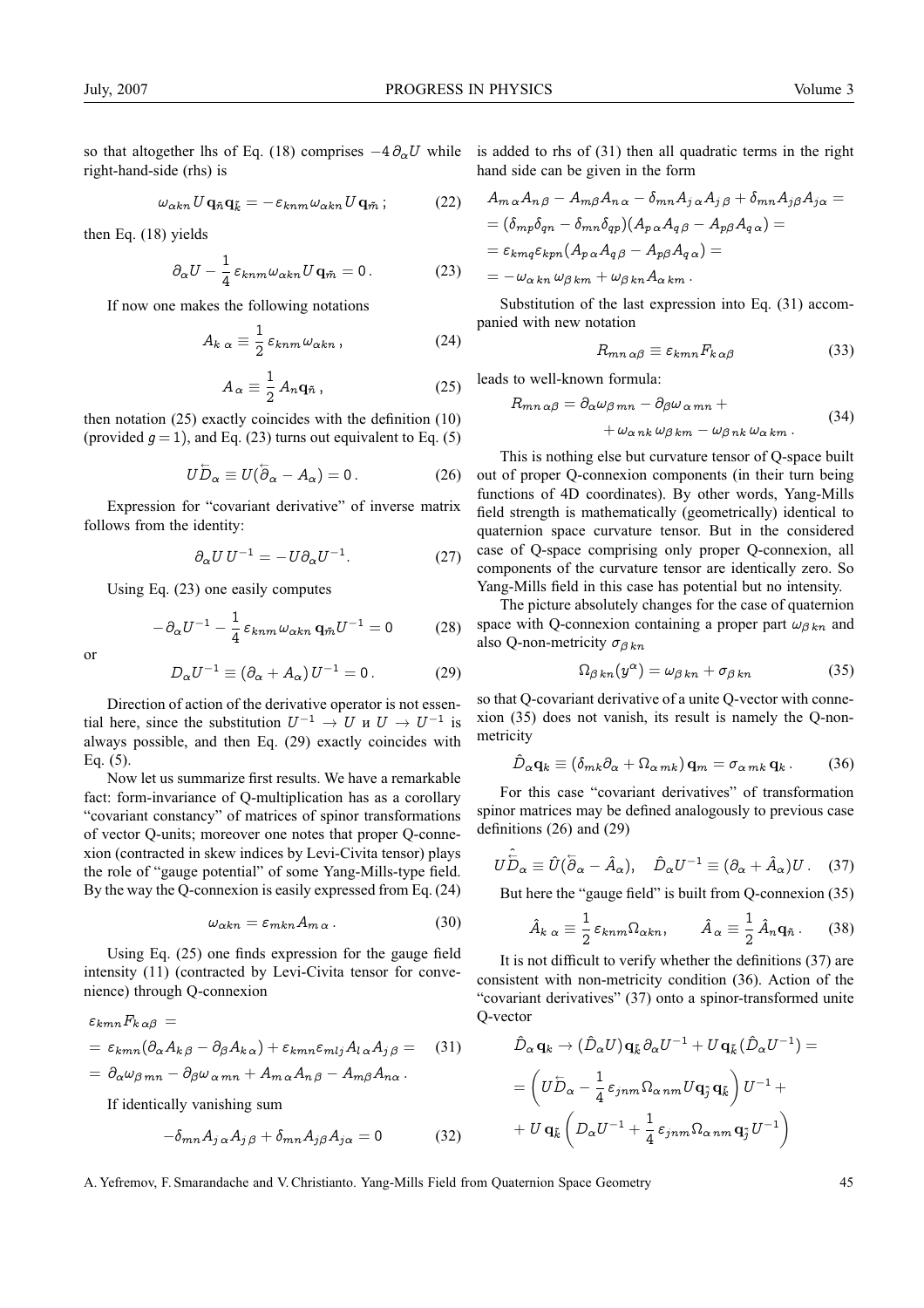together with Eqs. (26) and (29) demand:

$$
U\overleftarrow{D}_{\alpha} = D_{\alpha}U^{-1} = 0 \tag{39}
$$

leads to the expected results

$$
\hat{D}_{\alpha}\mathbf{q}_{k} \rightarrow \frac{1}{2} \varepsilon_{jnm} \sigma_{\alpha\,nm} U \varepsilon_{jkl} \mathbf{q}_{\tilde{l}} U^{-1} =
$$
  
= 
$$
\sigma_{\alpha\,kl} U \mathbf{q}_{\tilde{l}} U^{-1} = \sigma_{\alpha\,kl} \mathbf{q}_{l}
$$

i.e. "gauge covariant" derivative of any Q-unit results in Qnon-metricity in full accordance with Eq. (36).

Now find curvature tensor components in this Q-space; it is more convenient to calculate them using differential forms. Given Q-connexion 1-form

$$
\Omega_{kn} = \Omega_{\beta\,kn} dy^{\beta} \tag{40}
$$

from the second equation of structure

$$
\frac{1}{2}\,\hat{R}_{kn\alpha\beta}\,dy^{\alpha}\wedge dy^{\beta} = d\Omega_{kn} + \Omega_{km}\wedge\Omega_{mn} \qquad (41)
$$

one gets the curvature tensor component

$$
\hat{R}_{kn\alpha\beta} = \partial_{\alpha}\Omega_{\beta\,kn} - \partial_{\beta}\Omega_{\alpha\,kn} + \n+ \Omega_{\alpha\,km}\Omega_{\beta\,mn} - \Omega_{\alpha\,nm}\Omega_{\beta\,mk}
$$
\n(42)

quite analogously to Eq. (34). Skew-symmetry in 3D indices allows representing the curvature part of 3D Q-section as 3D axial vector

$$
\hat{F}_{m\,\alpha\beta} \equiv \frac{1}{2} \,\varepsilon_{knm} \hat{R}_{kn\alpha\beta} \tag{43}
$$

and using Eq. (38) one readily rewrites definition (43) in the form

$$
\hat{F}_{m\,\alpha\beta} = \partial_{\alpha}\hat{A}_{m\,\beta} - \partial_{\beta}\hat{A}_{m\,\alpha} + \varepsilon_{knm}\hat{A}_{k\,\alpha}\hat{A}_{n\,\beta} \tag{44}
$$

which exactly coincides with conventional definition  $(11)$ . QED.

#### **4 Klein-Gordon representation of Yang-Mills field**

In the meantime, it is perhaps more interesting to note here that such a neat linkage between Yang-Mills field and quaternion numbers is already known, in particular using Klein-Gordon representation [16]. In turn, this neat correspondence between Yang-Mills field and Klein-Gordon representation can be expected, because both can be described in terms of SU(2) theory [17]. In this regards, quaternion decomposition of SU(2) Yang-Mills field has been discussed in [17], albeit it implies a different metric from what is described herein:

$$
ds^{2} = d\alpha_{1}^{2} + \sin^{2}\alpha_{1} d\beta_{1}^{2} + d\alpha_{2}^{2} + \sin^{2}\alpha_{2} d\beta_{2}^{2}. \qquad (45)
$$

However, the O(3) non-linear sigma model appearing in the decomposition [17] looks quite similar (or related) to the Quaternion relativity theory (as described in the Introduction, there could be neat link between Q-relativity and  $SO(3, 1)$ ).

Furthermore, sometime ago it has been shown that fourdimensional coordinates may be combined into a quaternion, and this could be useful in describing supersymmetric extension of Yang-Mills field [18]. This plausible neat link between Klein-Gordon equation, Duffin-Kemmer equation and Yang-Mills field via quaternion number may be found useful, because both Duffin-Kemmer equation and Yang-Mills field play some kind of significant role in description of standard model of particles [16].

In this regards, it has been argued recently that one can derive standard model using Klein-Gordon equation, in particular using Yukawa method, without having to introduce a Higgs mass [19, 20]. Considering a notorious fact that Higgs particle has not been observed despite more than three decades of extensive experiments, it seems to suggest that an alternative route to standard model of particles using (quaternion) Klein-Gordon deserves further consideration.

In this section we will discuss a number of approaches by different authors to describe the (quaternion) extension of Klein-Gordon equation and its implications. First we will review quaternion quantum mechanics of Adler. And then we discuss how Klein-Gordon equation leads to hypothetical imaginary mass. Thereafter we discuss an alternative route for quaternionic modification of Klein-Gordon equation, and implications to meson physics.

#### **4.1 Quaternion Quantum Mechanics**

Adler's method of quaternionizing Quantum Mechanics grew out of his interest in the Harari-Shupe's rishon model for composite quarks and leptons [21]. In a preceding paper [22] he describes that in quaternionic quantum mechanics (QQM), the Dirac transition amplitudes are quaternion valued, i.e. they have the form

$$
q = r_0 + r_1 i + r_2 j + r_3 k \tag{46}
$$

where  $r_0$ ,  $r_1$ ,  $r_2$ ,  $r_3$  are real numbers, and i, j, k are quaternion imaginary units obeying

$$
i2 = j2 = k2 = -1, \tij = -ji = k,\njk = -kj = i, \tki = -ik = j.
$$
\t(47)

Using this QQM method, he described composite fermion states identified with the quaternion real components [23].

## **4.2 Hypothetical imaginary mass problem in Klein-Gordon equation**

It is argued that dynamical origin of Higgs mass implies that the mass of W must always be pure imaginary [19, 20]. Therefore one may conclude that a real description for (composite) quarks and leptons shall avoid this problem, i.e. by not including the problematic Higgs mass.

Nonetheless, in this section we can reveal that perhaps the problem of imaginary mass in Klein-Gordon equation is not completely avoidable. First we will describe an elemen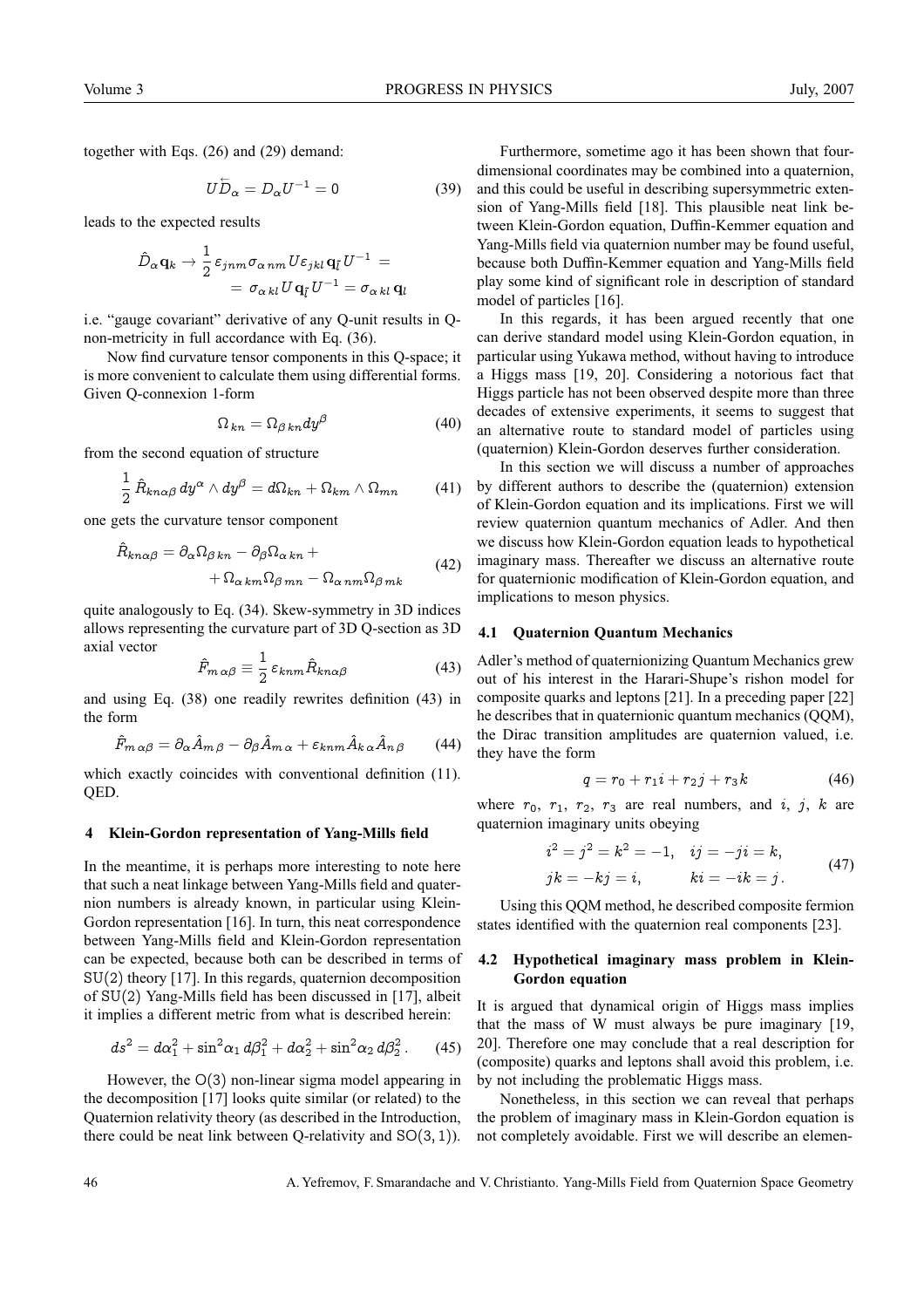tary derivation of Klein-Gordon from electromagnetic wave equation, and then by using Bakhoum's assertion of total energy we derive alternative expression of Klein-Gordon implying the imaginary mass.

We can start with 1D-classical wave equation as derived from Maxwell equations [24, p.4]:

$$
\frac{\partial^2 E}{\partial x^2} - \frac{1}{c^2} \frac{\partial^2 E}{\partial t^2} = 0.
$$
 (48)

This equation has plane wave solutions:

$$
E(x,t) = E_0 e^{i(kx - \omega t)}
$$
\n(49)

which yields the relativistic total energy:

$$
\varepsilon^2 = p^2 c^2 + m^2 c^4. \tag{50}
$$

Therefore we can rewrite (48) for non-zero mass particles as follows [24]:

$$
\left(\frac{\partial^2}{\partial x^2} - \frac{1}{c^2} \frac{\partial^2}{\partial t^2} - \frac{m^2 c^2}{\hbar^2}\right) \Psi e^{\frac{i}{\hbar}(px - Et)} = 0.
$$
 (51)

Rearranging this equation (51) we get the Klein-Gordon equation for a free particle in 3-dimensional condition:

$$
\left(\nabla - \frac{m^2 c^2}{\hbar^2}\right) \Psi = \frac{1}{c^2} \frac{\partial^2 \Psi}{\partial t^2}.
$$
 (52)

It seems worthnoting here that it is more proper to use total energy definition according to Noether's theorem in lieu of standard definition of relativistic total energy. According to Noether's theorem [25], the total energy of the system corresponding to the time translation invariance is given by:

$$
E = mc2 + \frac{cw}{2} \int_0^{\infty} (\gamma^2 4\pi r^2 dr) = k\mu c^2
$$
 (53)

where k is *dimensionless* function. It could be shown, that for low-energy state the total energy could be far less than  $E = mc^2$ . Interestingly Bakhoum [25] has also argued in favor of using  $E = mv^2$  for expression of total energy, which expression could be traced back to Leibniz. Therefore it seems possible to argue that expression  $E = mv^2$  is more generalized than the standard expression of special relativity, in particular because the total energy now depends on actual velocity [25].

From this new expression, it is possible to rederive Klein-Gordon equation. We start with Bakhoum's assertion that it is more appropriate to use  $E = mv^2$ , instead of more convenient form  $E = mc^2$ . This assertion would imply [25]:

$$
H^2 = p^2 c^2 - m_0^2 c^2 v^2. \tag{54}
$$

A bit remark concerning Bakhoum's expression, it does not mean to imply or to interpret  $E = mv^2$  as an assertion that it implies zero energy for a rest mass. Actually the prob-

lem comes from "mixed" interpretation of what we mean with "velocity". In original Einstein's paper (1905) it is defined as "kinetic velocity", which can be measured when standard "steel rod" has velocity approximates the speed of light. But in quantum mechanics, we are accustomed to make use it deliberately to express "photon speed" =  $c$ . Therefore, in special relativity 1905 paper, it should be better to interpret it as "speed of free electron", which approximates c. For hydrogen atom with 1 electron, the electron occupies the first excitation (quantum number  $n = 1$ ), which implies that their speed also approximate c, which then it is quite safe to assume  $E \sim mc^2$ . But for atoms with large number of electrons occupying large quantum numbers, as Bakhoum showed that electron speed could be far less than c, therefore it will be more exact to use  $E = mv^2$ , where here v should be defined as "average electron speed" [25].

In the first approximation of relativistic wave equation, we could derive Klein-Gordon-type relativistic equation from equation (54), as follows. By introducing a new parameter:

$$
\zeta = i \frac{v}{c},\tag{55}
$$

then we can use equation (55) in the known procedure to derive Klein-Gordon equation:

$$
E^2 = p^2 c^2 + \zeta^2 m_0^2 c^4, \qquad (56)
$$

where  $E = mv^2$ . By using known substitution:

$$
E = i\hbar \frac{\partial}{\partial t}, \qquad p = \frac{\hbar}{i} \nabla , \qquad (57)
$$

and dividing by  $(\hbar c)^2$ , we get Klein-Gordon-type relativistic equation [25]:

$$
-c^{-2}\frac{\partial\Psi}{\partial t} + \nabla^2\Psi = k_0^{'2}\Psi,
$$
 (58)

where

$$
k_0' = \frac{\zeta m_0 c}{\hbar} \,. \tag{59}
$$

Therefore we can conclude that imaginary mass term appears in the definition of coefficient  $k'_0$  of this new Klein-Gordon equation.

## **4.3 Modified Klein-Gordon equation and meson observation**

As described before, quaternionic Klein-Gordon equation has neat link with Yang-Mills field. Therefore it seems worth to discuss here how to quaternionize Klein-Gordon equation. It can be shown that the resulting modified Klein-Gordon equation also exhibits imaginary mass term.

Equation (52) is normally rewritten in simpler form (by asserting  $c = 1$ :

$$
\left(\nabla - \frac{\partial^2}{\partial t^2}\right)\Psi = \frac{m^2}{\hbar^2}.
$$
\n(60)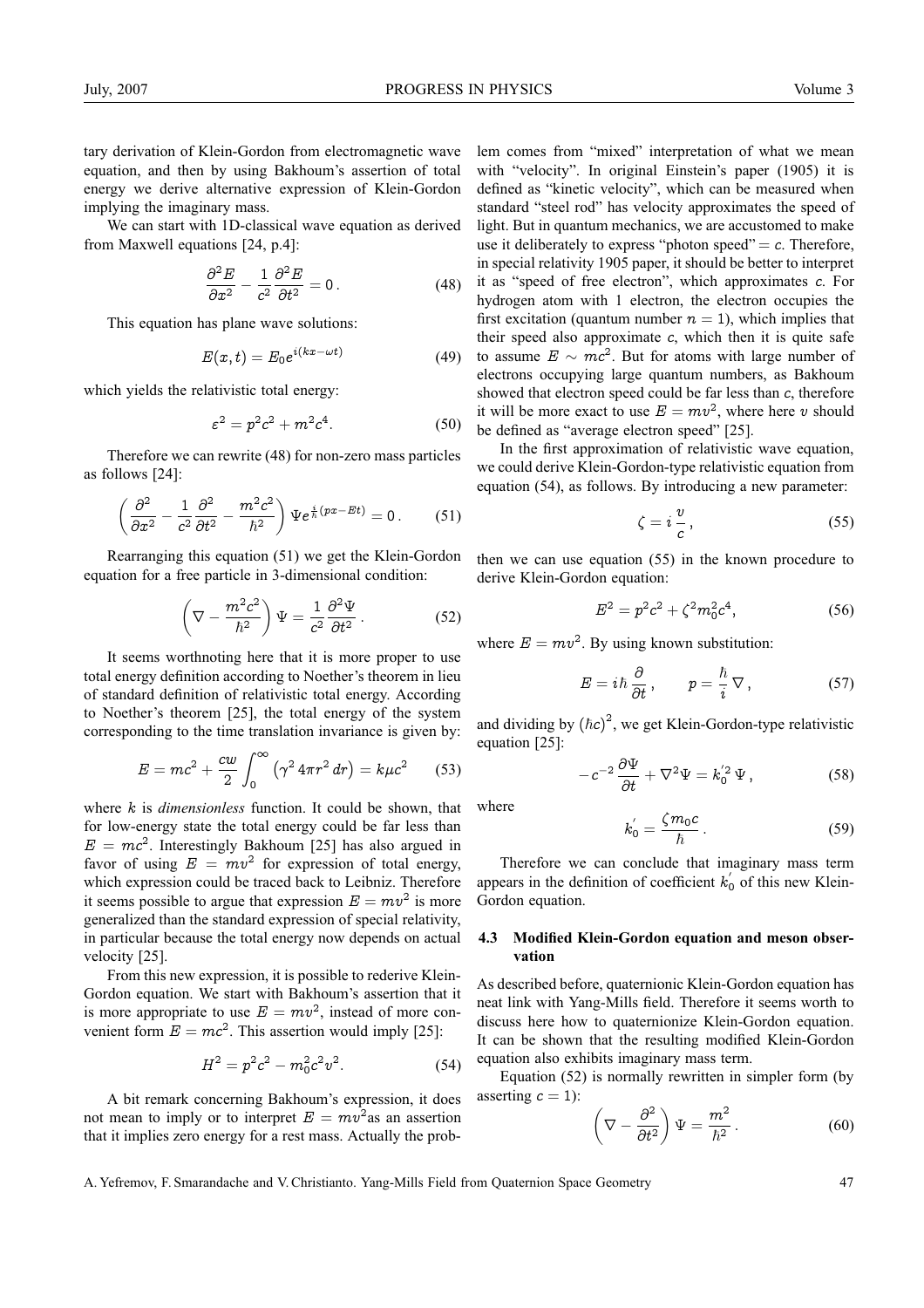Interestingly, one can write the Nabla-operator above in quaternionic form, as follows:

**A.** Define quaternion-Nabla-operator as analog to quaternion number definition above (46), as follows [25]:

$$
\nabla^q = -i\frac{\partial}{\partial t} + e_1\frac{\partial}{\partial x} + e_2\frac{\partial}{\partial y} + e_3\frac{\partial}{\partial z},\qquad(61)
$$

where  $e_1$ ,  $e_2$ ,  $e_3$  are quaternion imaginary units. Note that equation (61) has included partial time-differentiation.

**B.** Its quaternion conjugate is defined as follows:

$$
\bar{\nabla}^q = -i\frac{\partial}{\partial t} - e_1\frac{\partial}{\partial x} - e_2\frac{\partial}{\partial y} - e_3\frac{\partial}{\partial z}.
$$
 (62)

**C.** Quaternion multiplication rule yields:

$$
\nabla^q \,\bar{\nabla}^q = -\frac{\partial^2}{\partial t^2} + \frac{\partial^2}{\partial^2 x} + \frac{\partial^2}{\partial^2 y} + \frac{\partial^2}{\partial^2 z} \,. \tag{63}
$$

**D.** Then equation (63) permits us to rewrite equation (60) in quaternionic form as follows:

$$
\nabla^q \bar{\nabla}^q \Psi = \frac{m^2}{\hbar^2} \,. \tag{64}
$$

Alternatively, one used to assign standard value  $c = 1$  and also  $\hbar = 1$ , therefore equation (60) may be written as:

$$
\left(\frac{\partial^2}{\partial t^2} - \nabla^2 + m^2\right)\varphi(x,t) = 0, \qquad (65)
$$

where the first two terms are often written in the form of square Nabla operator. One simplest version of this equation [26]:

$$
-\left(\frac{\partial S_0}{\partial t}\right)^2 + m^2 = 0\tag{66}
$$

yields the known solution [26]:

$$
S_0 = \pm mt + \text{constant}.
$$
 (67)

The equation (66) yields wave equation which describes a particle at rest with positive energy (lower sign) or with negative energy (upper sign). Radial solution of equation (66) yields Yukawa potential which predicts meson as observables.

It is interesting to note here, however, that numerical 1-D solution of equation (65), (66) and (67) each yields slightly different result, as follows. (All numerical computation was performed using Mathematica [28].)

• For equation  $(65)$  we get:

$$
(-\mathrm{D}[\#, \mathrm{x}, \mathrm{x}] + \mathrm{m}^2 + \mathrm{D}[\#, \mathrm{t}, \mathrm{t}]) \& [\mathrm{y}[\mathrm{x}, \mathrm{t}] ] == \\ m^2 + y^{(0,2)}[x, t] - y^{(2,0)}[x, t] = 0 \\ \mathrm{DSolve}[\%, \mathrm{y}[\mathrm{x}, \mathrm{t}], \{\mathrm{x}, \mathrm{t}\}] \\ \left\{ \left\{ y[x, t] \rightarrow \frac{m^2 x^2}{2} + C[1][t - x] + C[2][t + x] \right\} \right\}
$$

• For equation (66) we get:

$$
\left(\text{ m}^2-\text{D}[\#, \text{,} \text{t}]\right) \& \text{[y[x,t]]} == \\ m^2+y^{(0,2)}[x,t]=0 \\ \text{DSolve}[\%,\text{y[x,t]}, \{\text{x,t}\}] \\ \left\{\left\{y[x,t] \to \frac{m^2t^2}{2}+C[1][x]+tC[2][x]\right\}\right\}
$$

One may note that this numerical solution is in quadratic form  $\frac{m^2t^2}{2}$  + constant, therefore it is rather different from equation  $(67)$  in  $[26]$ .

In the context of possible supersymetrization of Klein-Gordon equation (and also PT-symmetric extension of Klein-Gordon equation [27, 29]), one can make use biquaternion number instead of quaternion number in order to generalize further the differential operator in equation (61):

**E.** Define a new "diamond operator" to extend quaternion-Nabla-operator to its biquaternion counterpart, according to the study [25]:

$$
\diamondsuit = \nabla^q + i \nabla^q = \left( -i \frac{\partial}{\partial t} + e_1 \frac{\partial}{\partial x} + e_2 \frac{\partial}{\partial y} + e_3 \frac{\partial}{\partial z} \right) + + i \left( -i \frac{\partial}{\partial T} + e_1 \frac{\partial}{\partial X} + e_2 \frac{\partial}{\partial Y} + e_3 \frac{\partial}{\partial Z} \right),
$$
(68)

where  $e_1, e_2, e_3$  are quaternion imaginary units. Its conjugate can be defined in the same way as before.

To generalize Klein-Gordon equation, one can generalize its differential operator to become:

$$
\left[\left(\frac{\partial^2}{\partial t^2} - \nabla^2\right) + i\left(\frac{\partial^2}{\partial t^2} - \nabla^2\right)\right] \varphi(x,t) = -m^2 \varphi(x,t), \tag{69}
$$

or by using our definition in (68), one can rewrite equation (69) in compact form:

$$
\left(\diamondsuit\bar\diamondsuit+m^2\right)\varphi(x,t)=0,\qquad \qquad (70)
$$

and in lieu of equation (66), now we get:

$$
\left[ \left( \frac{\partial S_0}{\partial t} \right)^2 + i \left( \frac{\partial S_0}{\partial t} \right)^2 \right] = m^2. \tag{71}
$$

Numerical solutions for these equations were obtained in similar way with the previous equations:

• For equation (70) we get:

$$
(-D[\#,x,x]+D[\#,t,t]-I^*D[\#,x,x]+I^*D[\#,t,t]+m^2)
$$
  
&[y[x,t]]==

$$
m^2 + \left(1+i\right)y^{(0,2)}[x,t] - \left(1+i\right)y^{(2,0)}[x,t] = 0
$$
 DSolve[%,y[x,t],\{x,t\}

$$
\left\{\left\{y[x,t] \to \left(\frac{1}{4}-\frac{i}{4}\right)m^2x^2+C[1][t-x]+C[2][t+x]\right\}\right\}
$$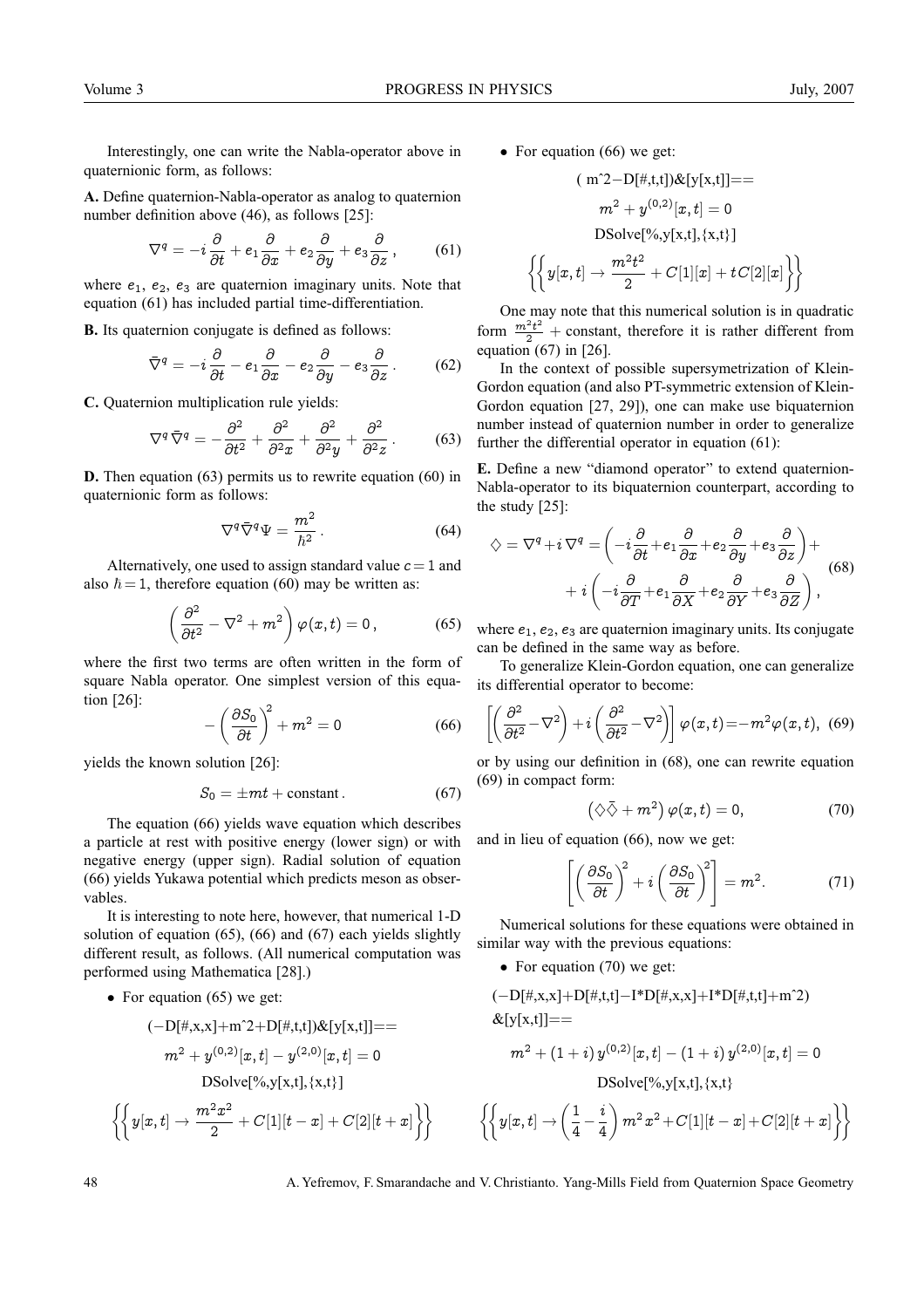$\bigcap$ 

• For equation (71) we get:

$$
(-\text{m}^2 + \text{D}[\#,t, t] + \text{I}^* \text{D}[\#,t, t]) \& [\text{y}[x, t]] ==
$$
\n
$$
m^2 + (1 + i) y^{(0,2)}[x, t] = 0
$$
\n
$$
\text{DSolve}[\%, y[\text{x}, t], \{\text{x}, t\}]
$$
\n
$$
\left\{ \left\{ y[x, t] \rightarrow \left( \frac{1}{4} - \frac{i}{4} \right) m^2 x^2 + C[1][x] + tC[2][x] \right\}
$$

Therefore, we may conclude that introducing biquaternion differential operator (in terms of "diamond operator") yield quite different solutions compared to known standard solution of Klein-Gordon equation [26]:

$$
y(x,t) = \left(\frac{1}{4} - \frac{i}{4}\right)m^2t^2 + \text{constant}.
$$
 (72)

In other word: we can infer hat  $t = \pm \frac{1}{m}$  $\sqrt{y/ \big(\frac{1}{4} - \frac{i}{4}\big)},$ therefore it is likely that there is imaginary part of time dimension, which supports a basic hypothesis of the aforementioned BQ-metric in Q-relativity.

Since the potential corresponding to this biquaternionic KGE is neither Coulomb, Yukawa, nor Hulthen potential, then one can expect to observe a new type of matter, which may be called "*supersymmetric-meson*". If this new type of particles can be observed in near future, then it can be regarded as early verification of the new hypothesis of PTsymmetric QM and CT-symmetric QM as considered in some recent reports [27, 29]. In our opinion, its presence may be expected in particular in the process of breaking of Coulomb barrier in low energy schemes.

Nonetheless, further observation is recommended in order to support or refute this proposition.

#### **5 Concluding remarks**

If 4D space-time has for its 3D spatial section a Q-space with Q-connexion  $\Omega_{\beta k n}$  containing Q-non-metricity  $\sigma_{\beta k n}$ , then the Q-connexion, geometric object, is algebraically identical to Yang-Mills potential

$$
\hat{A}_{k\alpha} \equiv \frac{1}{2}\,\varepsilon_{knm}\Omega_{\alpha k n}\,,
$$

while respective curvature tensor  $\ddot{R}_{kn\alpha\beta}$ , also a geometric object, is algebraically identical to Yang-Mills "physical field" strength

$$
\hat{F}_{m\alpha\beta} \equiv \frac{1}{2} \,\varepsilon_{knm} \hat{R}_{kn\alpha\beta} \,.
$$

Thus Yang-Mills gauge field Lagrangian

$$
L_{YM}\sim\!\hat{F}_{k}^{\alpha\beta}\hat{F}_{k\alpha\beta}\!=\!\frac{1}{4}\,\varepsilon_{kmn}\varepsilon_{kjl}\,\hat{R}_{mn}^{\alpha\beta}\hat{R}_{jl\alpha\beta}\!=\!\frac{1}{2}\,\hat{R}_{mn}^{\alpha\beta}\hat{R}_{mn\alpha\beta}
$$

can be geometrically interpreted as a Lagrangian of "nonlinear" or "quadratic" gravitational theory, since it contains quadratic invariant of curvature Riemann-type tensor contracted by all indices. Hence Yang-Mills theory can be regarded as a theory of pure geometric objects: Q-connexion and Q-curvature with Lagrangian quadratic in curvature (as: Einstein's theory of gravitation is a theory of geometrical objects: Christoffel symbols and Riemann tensor, but with linear Lagrangian made of scalar curvature).

Presence of Q-non-metricity is essential. If Q-nonmetricity vanishes, the Yang-Mills potential may still exist, then it includes only proper Q-connexion (in particular, components of Q-connexion physically manifest themselves as "forces of inertia" acting onto non-inertially moving observer); but in this case all Yang-Mills intensity components, being in fact components of curvature tensor, identically are equal to zero.

The above analysis of Yang-Mills field from Quaternion Space geometry may be found useful in particular if we consider its plausible neat link with Klein-Gordon equation and Duffin-Kemmer equation. We discuss in particular a biquaternionic-modification of Klein-Gordon equation. Since the potential corresponding to this biquaternionic KGE is neither Coulomb, Yukawa, nor Hulthen potential, then one can expect to observe a new type of matter. Further observation is recommended in order to support or refute this proposition.

#### **Acknowledgment**

Special thanks to Profs. C. Castro and D. Rapoport for numerous discussions.

> Submitted on May 26, 2007 Accepted on May 29, 2007

## **References**

- 1. Antonowitcz M. and Szczirba W. Geometry of canonical variables in gravity theories. *Lett. Math. Phys.*, 1985, v. 9, 43–49.
- 2. Rapoport D. and Sternberg S. On the interactions of spin with torsion. *Annals of Physics*, 1984, v. 158, no. 11, 447–475. MR 86e:58028; [2a] Rapoport D. and Sternberg S. Classical Mechanics without lagrangians nor hamiltoneans. *Nuovo Cimento A*, 1984, v. 80, 371–383, MR 86c:58055; [2b] Rapoport D. and Tilli M. Scale Fields as a simplicity principle. *Proceedings of the Third International Workshop on Hadronic Mechanics and Nonpotential Interactions*, Dept. of Physics, Patras Univ., Greece, A. Jannussis (ed.), in *Hadronic J. Suppl.*, 1986, v. 2, no. 2, 682–778. MR 88i:81180.
- 3. Chan W. K. and Shin F. G. Infinitesimal gauge transformations and current conservation in Yang theory of gravity. *Meet. Frontier Phys.*, Singapore, 1978, v. 2.
- 4. Hehl F. M. and Sijacki D. To unify theory of gravity and strong interactions? *Gen. Relat. and Grav.*, 1980, v. 12(1), 83.
- 5. Batakis N. A. Effect predicted by unified theory of gravitational and electroweak fields. *Phys. Lett. B*, 1985, v. 154(5–6), 382– 392.
- 6. Kyriakos A. Electromagnetic structure of hadrons. arXiv: hepth/0206059.